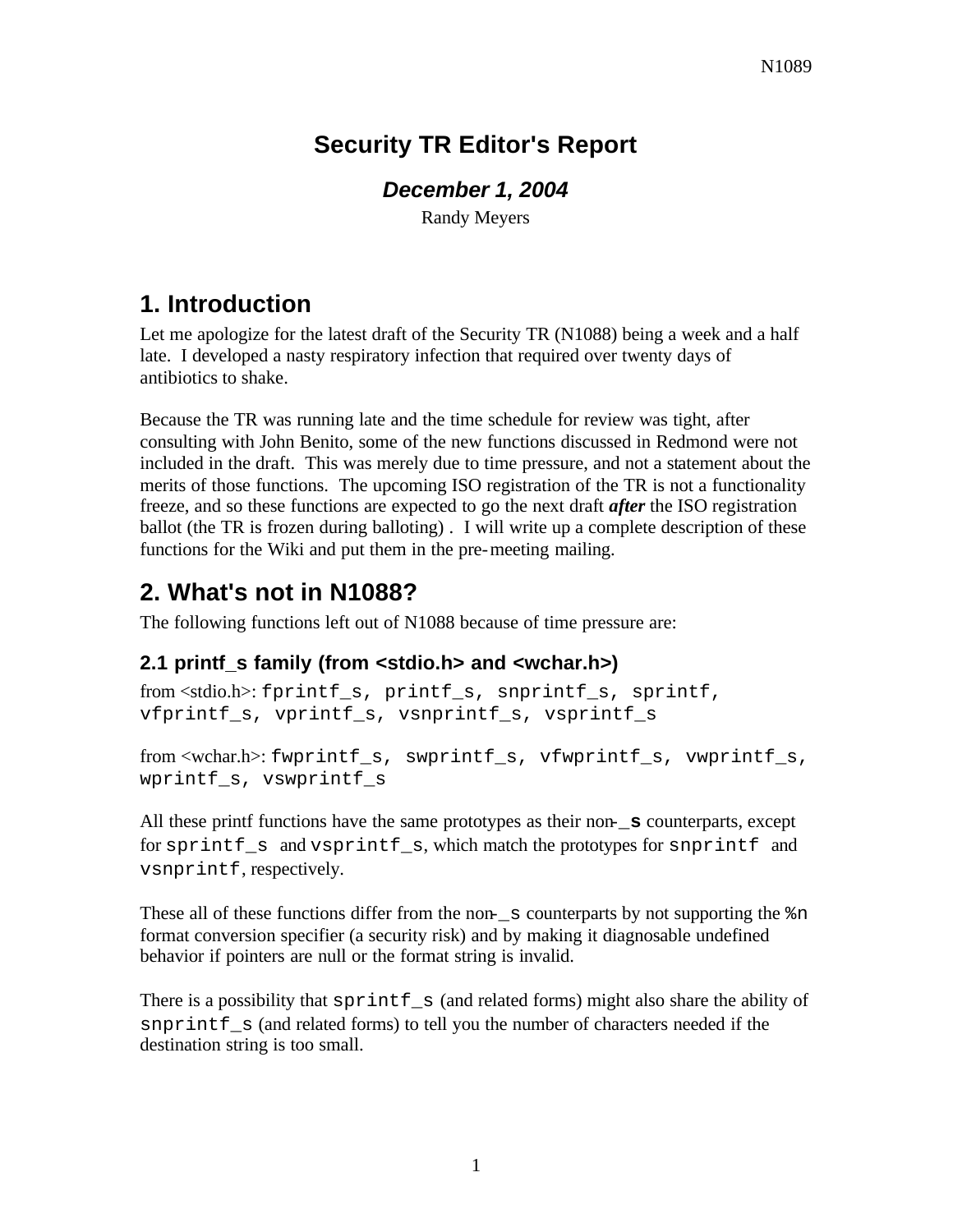#### **2.2 From <stdlib.h>**

```
errno t mbstowcs s(size t *restrict retval,
     wchar_t *restrict pwcs, rsize_t pwcsmax,
     const char *restrict s, rsize t n);
errno_t wcstombs_s(size_t *restrict retval,
     char *s, rsize_t smax,
     const wchar_t *pwcs, rsize_t n);
```
These functions are like their non-s counterparts except that they now return an error code, the new parameter  $r$ etval is the non-s return value, and the output string pointer parameter is now followed by a "max" parameter giving the number of elements in the output array. Of course, the max parameter is used to prevent overwriting the end of the buffer.

#### **2.3 From <wchar.h>**

```
errno_t mbsrtowcs_s(size_t *restrict retval,
    wchar t *restrict dst, rsize t dstmax,
     const char **restrict src, rsize_t len,
    mbstate_t *restrict ps);
errno_t wcsrtombs_s(size_t *restrict retval,
     char *restrict dst, rsize_t dstmax,
     const wchar t **restrict src, rsize t len,
    mbstate_t *restrict ps);
errno t wcrtomb s(size t *restrict retval,
     char *restrict s, size_t smax,
    wchar_t wc, mbstate_t * restrict ps);
```
These functions are like their non-**\_s** counterparts except that they now return an error code, the new parameter  $\text{retval}$  is the non- $\text{s}$  return value, and the output string pointer parameter is now followed by a "max" parameter giving the number of elements in the output array. Of course, the max parameter is used to prevent overwriting the end of the buffer.

#### **2.4 Special arguments to strncpy\_s, etc**

Microsoft defines a special macro:

#define \_TRUNCATE (size\_t)-1

That can be used as the fourth argument to strncpy\_s. E.g.,

```
strncpy_s(dest, sizeof dest, verylongsrc, _TRUNCATE);
```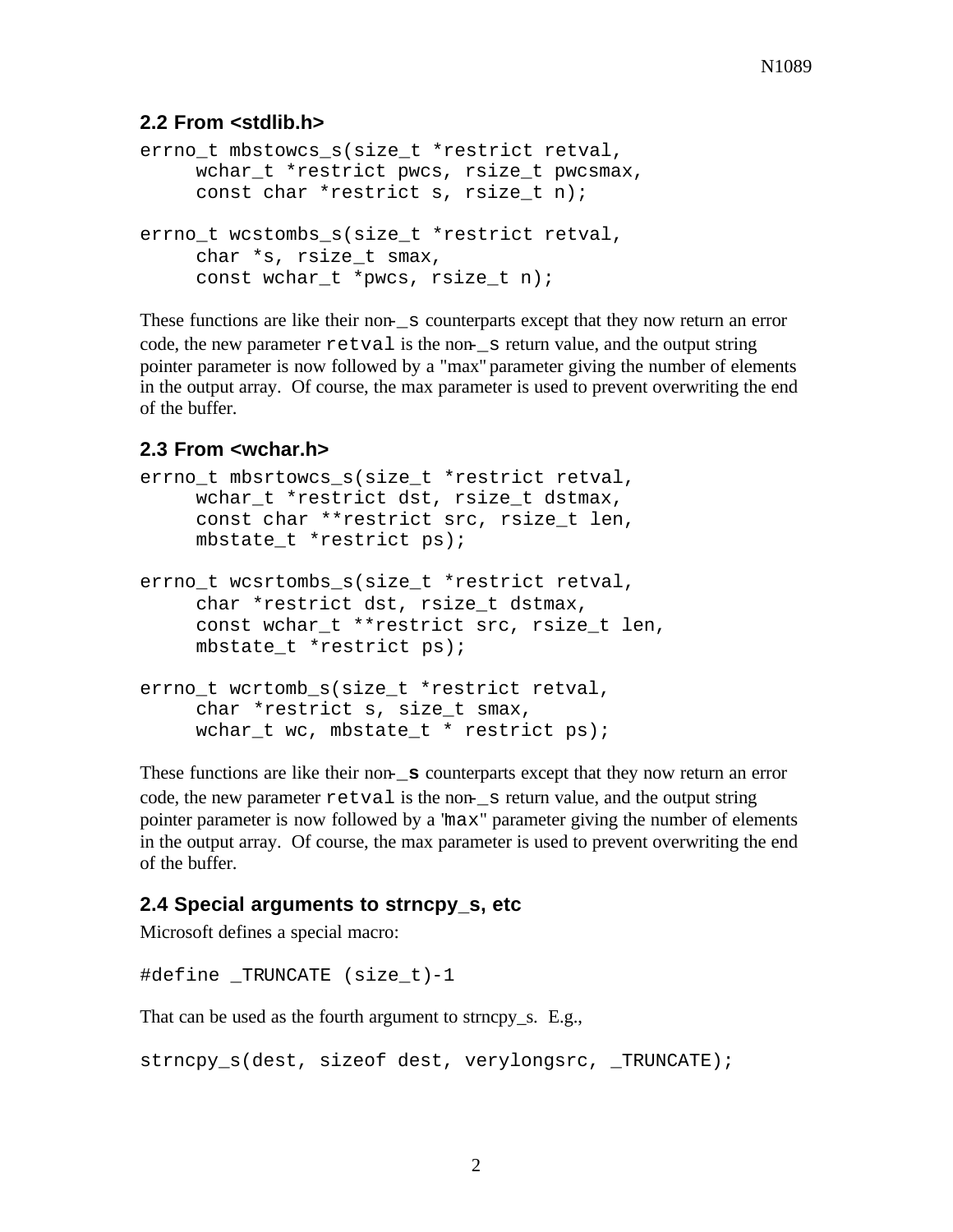This tells strncpy s to truncate verylongsrc to fit into dest if necessary (dest is always null terminated). If strlen(verlongsrc) < sizeof dest, and thus verylongsrc copied without truncation, strncpy\_s returns zero. Alternatively, if  $strlen(verlongsrc)$  >=  $sizeof$  dest, and thus the string copied but was truncated, strncpy\_s returns a non-zero errno\_t status meaning the string copied but was truncated.

# **3.0 Changes in N1088**

### **3.1 New functions**

Added to  $\lt$ stdio.h $\gt$ : tmpfile s, fopen s, freopen s Added to  $\lt$ stdlib.h $>$ : wctomb s

#### **3.2 rand\_s removed**

As requested by the committee, the rand\_s function and associated macros were removed from the TR. (Just too hard to say anything meaningful, and possibly too much of a burden to implement.)

### **3.3 scanf\_s family**

The scanf family no longer use precision specifiers in the format string to get the maximum size of arrays being read. Instead, as in earlier drafts of the TR, they simply require that a size argument follow an argument matching  $a \circ s$ ,  $s$ , or [ conversion specifier in the format.

## **3.4 Use of \_\_STDC\_WANT\_SECURE\_LIB\_ \_**

As requested by the committee, Subclause 5.1.1 Paragraph 4 now requires that the "want" macro be defined the same way anytime any secure header is included. You can no longer get the secure version of  $\lt$ stdio.h $>$  but the plain version of  $\lt$ string.h $>$  (at least within the same compilation unit).

#### **3.5 Reserved names**

As requested by the committee, Subclause 5.1.2 was added to state under what conditions secure names are reserved.

#### **3.6 Diagnosed Undefined Behavior**

Several of the changes requested by the committee merged into one complex, extensive edit of the document. Most of the change bars in the document arose from this edit.

First, there was the committee's desire to remove undefined behavior. The previous draft of the TR (N1078) contained many explicit instructions in many of the function descriptions about what to do if an argument was, for example, unexpectedly null. In that draft, such cases called for the function to return an error code.

My previous editor's report (N1079) raised that as an issue. Previous to that draft, such cases were simply undefined behavior, and Mic rosoft took advantage of the leeway that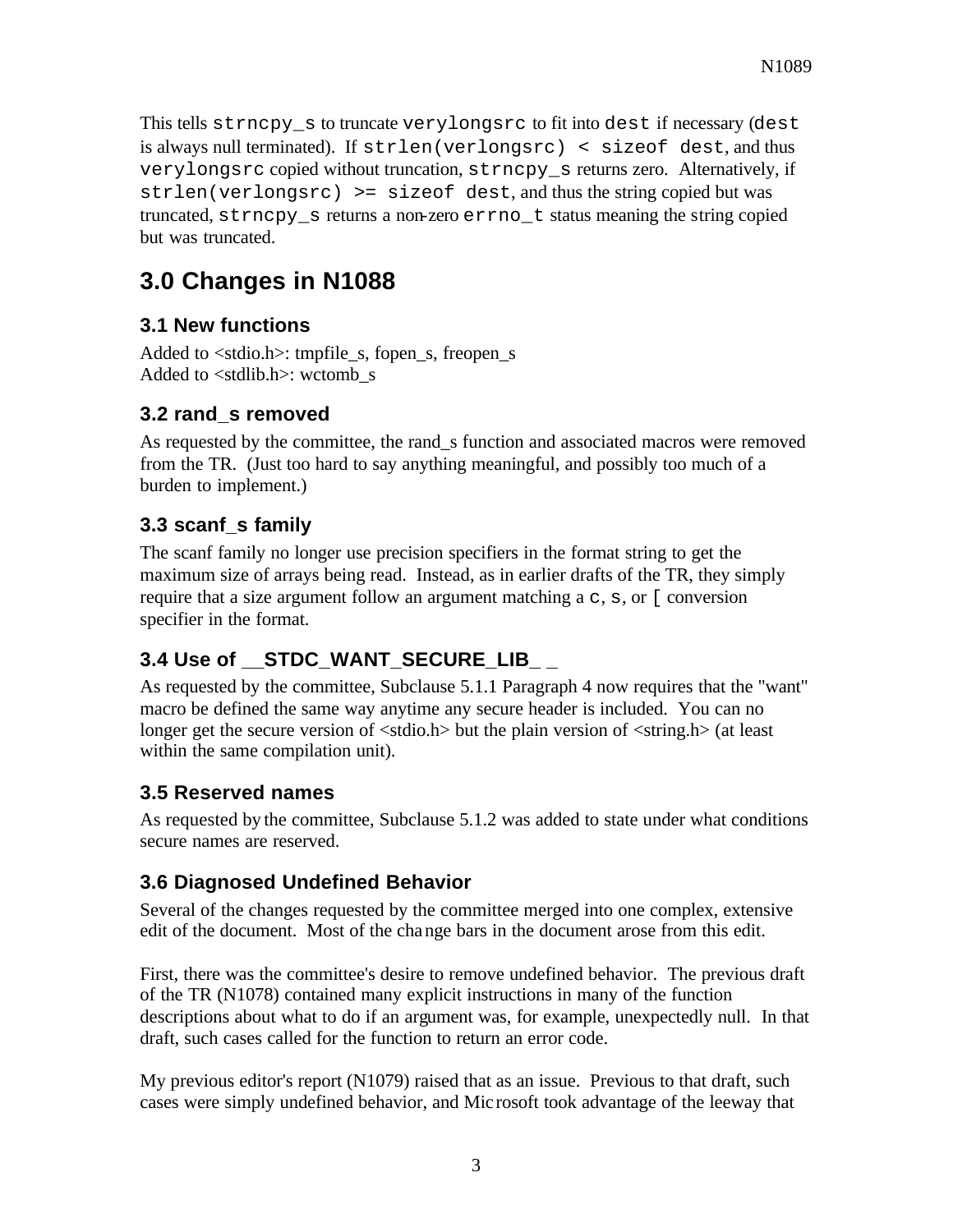allowed to diagnose such cases at runtime, and call user written handlers to handle the situation. The committee also knew of similar cases in C99 handled similarly by debugging environments. Turning those situations into error codes that might be ignored (out of laziness or ignorance) by the program was not an improvement.

In Redmond, the general issue of undefined behavior was discussed. The latitude given by undefined behavior which permits an implementation to allow a program quietly to corrupt memory and continue running was the very thing that the secure library was designed to prevent. To the extent possible, undefined behavior should be removed from the secure library. I was instructed to remove as much undefined behavior as possible.

The committee then endorsed an idea tentatively called "secure constrained behavior," which would permit an implementation to diagnose and stop a program that does something bad, and would require the implementation to prevent a program from quietly corrupting memory and continuing to run. Returning a failure code rather than overwriting memory in strncpy\_s (for example) was seen as an acceptable solution, as was aborting the program or failing an assert.

Along with this, the committee approved the concept of a range limited version of size t, called rsize t. rsize t values larger than RSIZE\_MAX are suspect, and should be diagnosed by functions in the secure library. This was another case of "secure constrained behavior."

In this draft, the concept with the working title "secure constrained behavior" became "diagnosed undefined behavior," a phrase that reads better when used in function descriptions in the TR. Diagnosed undefined behavior is behavior that previously would have been just undefined behavior. But, under the new scheme, diagnosed undefined behavior must be diagnosed by the implementation and the implementation will act in a benign way afterwards. From a programmer's point of view, all undefined behavior, like dereferencing a null pointer, is bad, but in some contexts, it will be diagnosed. Hence, the name.

Subclause 3.1 defines diagnosed undefined behavior and explains the model. I strongly urge you to read that definition to get the details, but a short summary of the model is this: Parts of the TR state that certain conditions are diagnosed undefined behavior. (For example, a null pointer for the format string to scanf s.) The implementation must check for any such condition, and "diagnose" it by calling an implementation-defined function.

That implementation-defined function need not do anything. It might just return. It might halt the program. It might be a failing assert. If that implementation-defined function returns, then the implementation must behave according to the rules associated with the particular condition of diagnosed undefined behavior. For example, scanf s says that if there is diagnosed undefined behavior, scanf s does not attempt any input. Finally, the "Returns" section in the write up of a function usually gives a special return value if there is diagnosed undefined behavior. For example, scanf s returns EOF if there is diagnosed undefined behavior.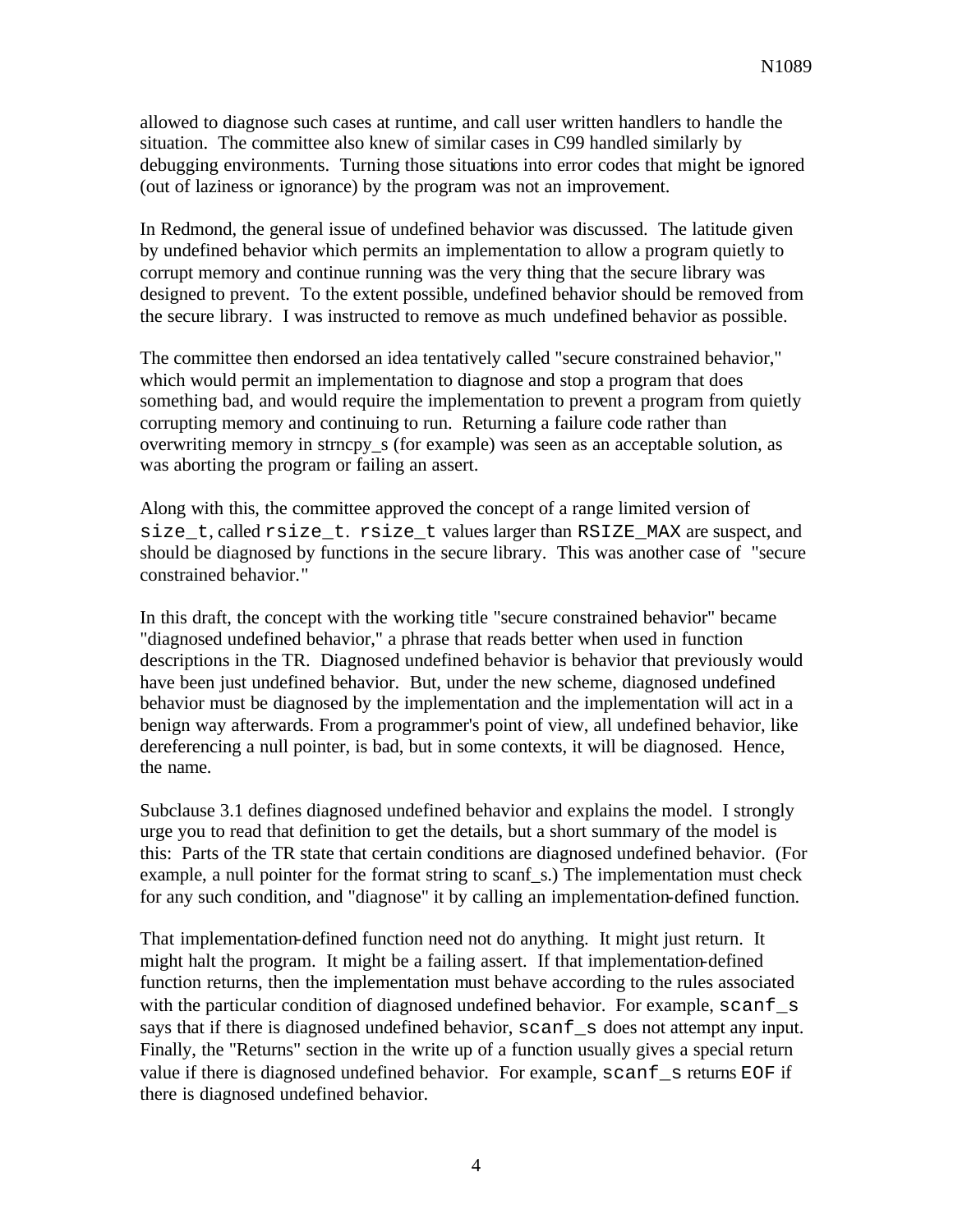This model permits implementations to diagnose dangerous conditions and halt the program if necessary (or call a handler, or what have you). The model requires that implementations behave gracefully in the presence of such conditions, and to return an error code rather than corrupting memory if they allow programs to run after such conditions are detected.

In terms of edits, almost every function description has a new first paragraph listing the diagnosed undefined behaviors for that function. The "Returns" clause usually has a short statement about what should be returned if undefined behaviors occur.

Making this edit sharpened a distinction in my mind. There are really two types of error conditions in programs. The first are errors that should never occur in a properly written program (e.g., dereferencing a null pointer). The second is problems that are unfortunate but a properly written program should be prepared to deal with if they occur (e.g., trying to fopen a missing file). The first category is a good candidate for diagnosed undefined behavior. The second category should not be diagnosed undefined behavior. Care should always be taken not to incorrectly make something diagnosed undefined behavior.

## **3.7 rsize\_t**

As discussed above, input  $size_t$  parameters to functions were changed to have rsize\_t type, and it is diagnosed undefined behavior if the values of such parameters exceed RSIZE MAX (defined in Subclause 5.3).

## **3.8 Return Values**

As discussed in committee, many implementations have a far more interesting set of errno values than in the Standard, and they would like to use those values as return codes from the secure library.

As requested by the committee, I changed functions that return an errno t value to return zero for success, and non-zero for failure.

## **4. Other issues**

#### **4.1 strnlen\_s, wcsnlen\_s**

I did not change the size\_t parameters to these two functions to rsize\_t. My reason is that these functions are most useful in dodgy circumstances, and another layer of checking in them might get in the way.

On the other hand, I am lightheaded from all that coughing. This should be reconsidered at the next meeting.

## **4.2 qsort\_s**

The gsort s function does have diagnosed undefined behavior, but it returns void. So, on implementations that choose not to halt the program when there is diagnosed